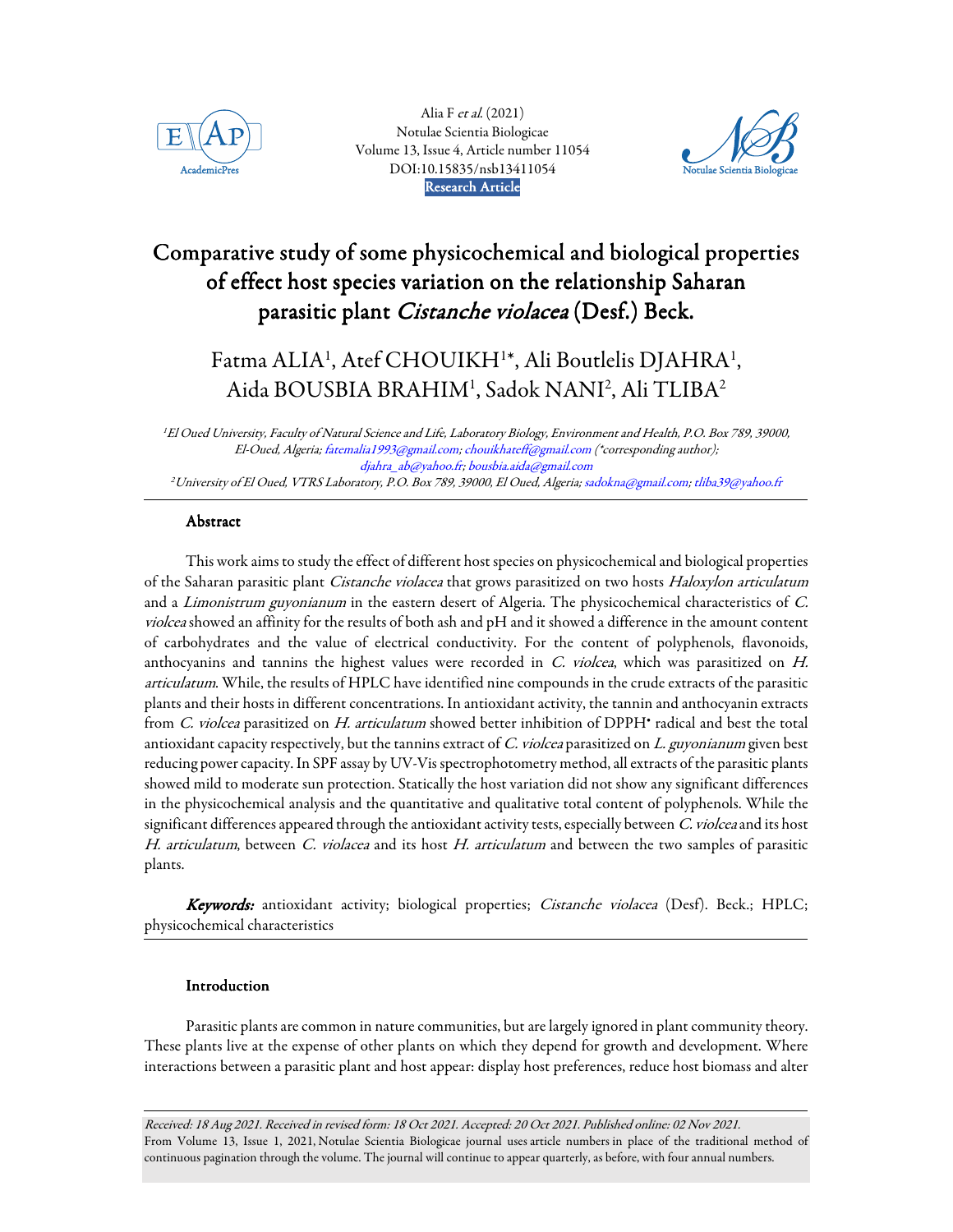host allocation pattern, modify plant community structure and dynamics, and mediate interactions between host plants and other organisms (Penning et al., 2002). On the other, in the parasitic angiosperms, a distinction must be made between root parasites that infect the root system of their hosts and stem parasites that attack the above-ground shoots. This contact occurs, in both, via haustoria which are unique multicellular structures specialized for attachment to and penetration of host tissue (Fahmy et al., 1996).

The parasitism in plants can be defined as a highly successful life strategy and biological mechanism linking different plant species. The parasitic plant grows selectively toward the hosts, by selectively penetrating the host's tissues after contact (Penning et al., 2002).

Cistanche is a genus of the Orobanchaceae family. It is the angiosperm dicotyledonous holoparasitic plants that lack chlorophyll and therefore cannot performs photosynthesis, so it forms an attractive group of phanerogamic root parasites (Ningqun et al., 2017). The occurrence of the genus is restricted to certain arid and semi-arid regions of Africa, Asia and the Mediterranean area including parts of Southern Europe (Penning et al., 2002). In Algerian Sahara is represented by three species (Bougandoura et al., 2016), C. tubulosa which is common to the central Sahara; C. tinctorial which is a Sahara Mediterranean, and C. violacea (Desf.) Beck. or Phelipaea violacea Desf. (Le Floch et al., 2010; Zengin et al., 2011) which is an endemic of Northern Africa and locally known Danoun (Zhang et al., 2008; Dhanani et al., 2013).

In the observed and collected areas, C. violacea restricted its range in two hosts only, Haloxylon articulatum (Chenopodiaceae) (Bougandoura et al., 2016; Zengin et al., 2011), and on Limonistrum guyonianum (Plumbaginaceae) (Fahmy et al., 1996). The mature body of this holoparasite consists of an underground perennial fleshy tuberous rhizome, flowering stalks that emerge above the ground surface during the springtime (Fahmy et al., 1996). In Algeria, it is scattered on a large area in the Southeast of Algeria (Dhanani et al., 2013), it grows in sandy and salty soil (Fahmy et al., 1996).

The information about *C. violacea is* very scant. Therefore, we identified the main purpose of this work as to study the extent to which host plant variation affected the extracts of the natural products of C. violacea (Desf.) Beck. Which grows in the Oued Souf region (Southeast Algeria).

# Materials and Methods

#### Plant material

The Danon plant  $(C.$  violacea) and its hosts  $(H.$  articulatum and L. guyonianum) were collected in spring 2020 from two areas (Table 1) of the Oued Souf region (Southeast of the Algerian Sahara). The plant is dried, crushed and kept away from moisture and light.

| The studied plants                             | Abbreviation | Collection area        |
|------------------------------------------------|--------------|------------------------|
| Haloxylon articulatum                          | НA           | Reguiba                |
| Cistanche violcea, which was parasitized to HA | <b>CH</b>    | (33°42'55"N;6°40'16"E) |
| Limonistrum guyonianum                         | LG           | El-Megran              |
| Cistanche violcea, which was parasitized to LG | СL           | (33°45'08"N;6°54'39"E) |

Table 1. Abbreviation and collection area of the studied plants

#### Physicochemical characteristics

Physicochemical parameters such as the percentage of ash values, pH, electrical conductivity and carbohydrates were performed as per references (Dubois et al., 1956; Benesi et al., 2004; Silva et al., 2009) respectively. Where: all these analyses were based on the studied plant's powder.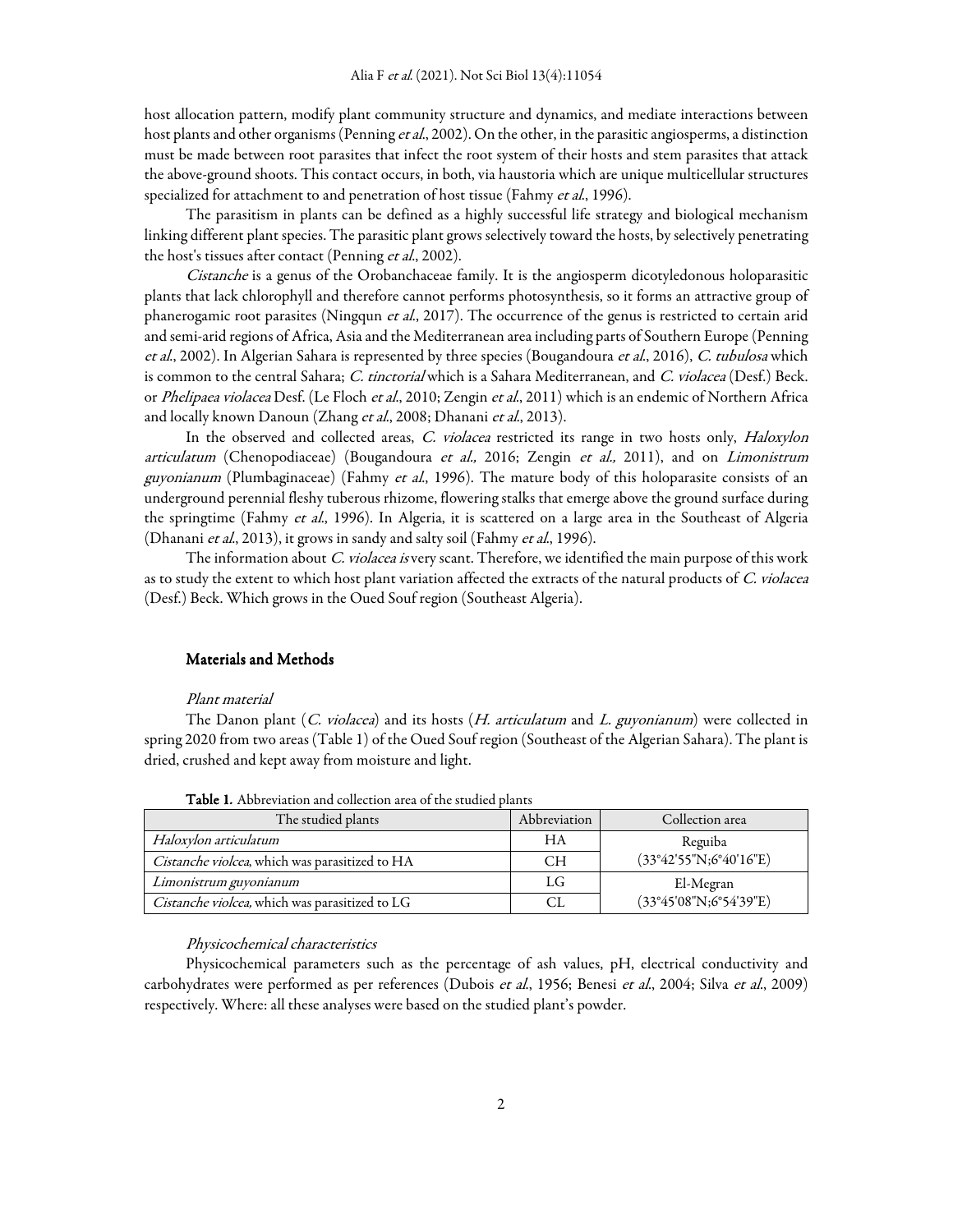# Chemicals

Ascorbic acid (99%), gallic acid (99%), acetone (99%), ethyl acetate (99.8%), 2, 2-diphenyl-1 picrylhydrazyl (DPPH) (99%), K3Fe (CN) (99%), dchloromethane (99.8%), Folin-Denis's (99%), KCl (99%), C3H3NaO2 (97%), phosphate buffer (0.2 mol, pH 6.6), quercetin (95%), chlorogenic acid, p-coumaric acid, vanillic acid, rutin, vanillin and naringenin were procured from Sigma-Aldrich (USA). Aluminum chloride  $(AICI<sub>3</sub>)$  (99%), ferric chloride (FeCl<sub>3</sub>) (99.99%), sodium carbonate (Na<sub>2</sub>CO<sub>3</sub>) (99.5%) and trichloroacetic acid (99%) were purchased from Prolabo (USA). Folin-Ciocalteu reagent (98%) and methanol (99%) were obtained from Biochem Chemopharma Co (France). All other reagents used were of analytical grade, Acetonitrile (99.9%) and acetic acid (99.8%) of HPLC gradient grade was purchased from Sigma Aldrich (USA).

# Preparation of the extracts

#### Preparation of methanolic and flavonoids extract

Ten grams (10 g) of the dry plant were macerated with 150 ml of methanol at room temperature in dark for 24 hours. After filtration, the solvent was evaporated to dryness under reduced pressure in a rotary evaporator at 50 °C, to get the crude extract, which was stored in a place protected from bright light and humidity (Fahmy et al., 1996).

As for flavonoids, they are obtained by adding to this extract a volume of 150 ml of warm distilled water and 150 ml of ethyl acetate and we put the new mixture in a separator funnel. After the separation of the mixture, we got two phases: Ethyl acetate phase and Aqueous phase, then we take the first one and evaporated it in a rotary evaporator at 50 °C to get the flavonoids extract (phase ethyl acetate) (Chouikh *et al.*, 2020a).

# Extraction of tannins

Thirty grams (30 g) of dry matter were macerated with 200 ml mixed distilled water and Acetone (3:7) at room temperature in dark for 72 h. After filtration, the Acetone was evaporated under reduced pressure in a rotary evaporator at 50 °C. Then, we added 150 ml of Dichloromethane and we put the whole mixture in a separatory funnel. After the separation of the organic phase and aqueous phase by a separatory funnel, the first one was further extracted with ethyl acetate (150 ml) and evaporated to dryness at 50 °C (Chouikh *et al.*, 2021).

# Extraction of anthocyanins

The anthocyanins extract was prepared by macerating 25 g of the powder of the plant in 125 ml acidified methanol (0.1% HCl). The extract was agitated and covered until it reached room temperature in dark for 20 h. The samples were filtered and the solid residues were washed with an additional 75 mL of acidified methanol (0.01% HCl). The extract was then concentrated in a rotary evaporator at 30 °C.

The methanolic extract was dissolved in 100 ml of acidified water (0.01% HCl). The mixture was centrifuged at 3000 rpm 30 min and the supernatant was taken for drying then use for analysis (Longo et al., 2007; Geetha et al., 2011).

#### Determination of total phenolic content (TPC)

The amount of total phenolics content in extract was determined according to Folin-Ciocalteu's method of Singleton-Rossi (Chouikh et al., 2020b) with slight modification; 0.2 ml of sample solution were introduced into a test tube containing 1 ml of Folin-Ciocalteu reagent (10%), and 0.8 ml of  $\text{Na}_2\text{CO}_3$  (7.5%). After 30 min incubation at room temperature, the absorbance was measured at 765 nm with a spectrophotometer. The total phenolic content was expressed as mg of gallic acid equivalents per gram of extract.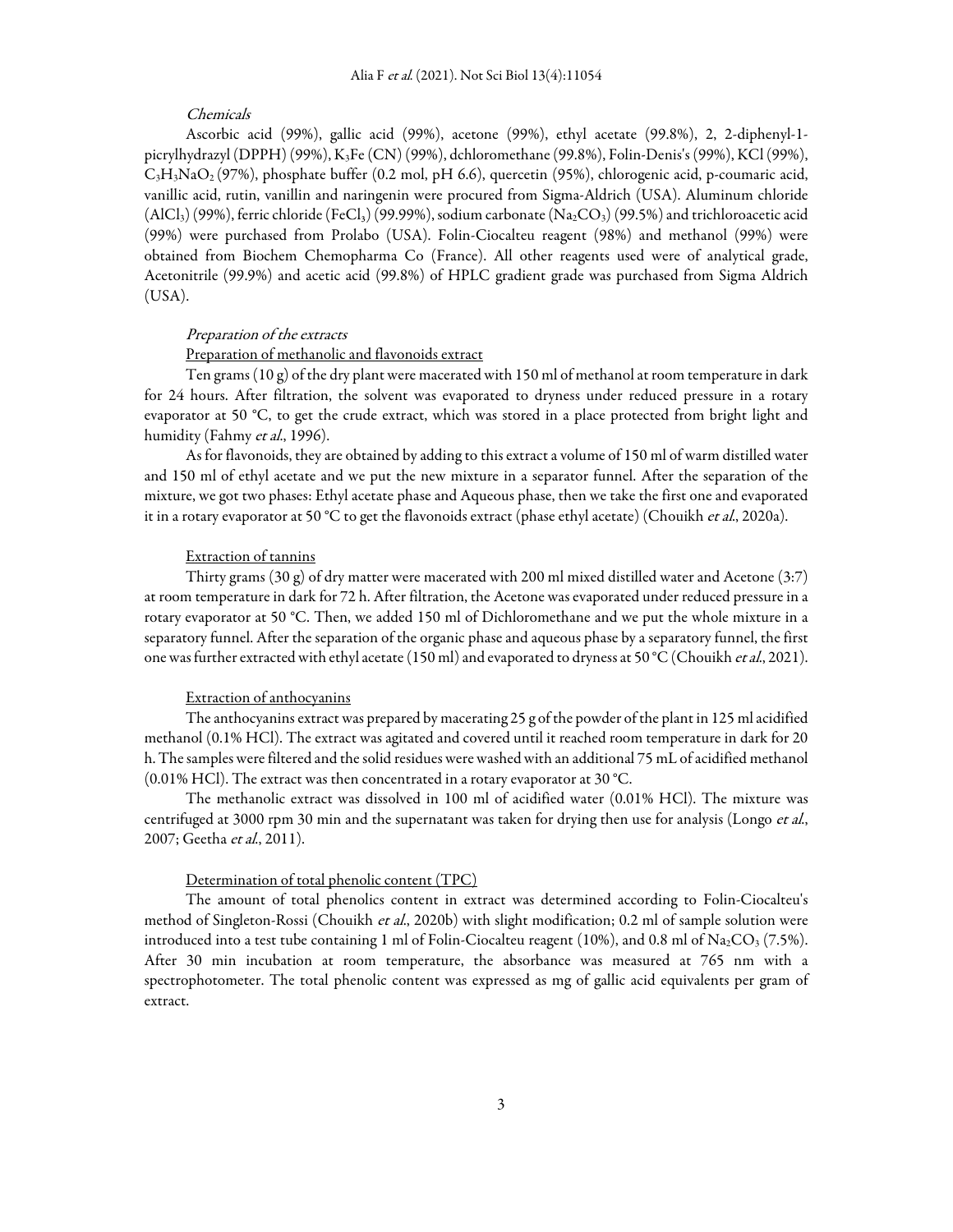#### Alia F et al. (2021). Not Sci Biol 13(4):11054

#### Determination of total flavonoid content (TFC)

The total content of flavonoids was measured according to the method by Chouikh et al. (2018). 1 ml of the sample solution was blended with 1 ml of AlCl<sub>3</sub> (2%). After stirring the solution, it incubated for 15 min at room temperature. The absorbance was measured at 430 nm with a spectrophotometer. The content of flavonoids was expressed as mg equivalents Quercetin per gram of extract.

### Determination of total tannin content (TTC)

The content of tannins was measured based on Folin-Denis's assay described by Suresh et al. (2010). About 0.5 ml of Folin and 1 ml of NaCO<sub>3</sub> (35 %) were added to 100  $\mu$ l of the diluted sample, volume was made to 100 ml with distilled water. The mixture was left to read for 30 min and the absorbance was measured at 700 nm. The amounts of tannins were expressed as mg of gallic acid equivalents per gram of extract.

#### Determination of total anthocyanin content (TAC)

The total anthocyanin content was determined using the method described by Cam et al. (2009) with minor modifications. TAC was evaluated by a pH differential method using two buffer systems: KCl [pH 1.0  $(0.025 \text{ M})$ ] and  $\text{C}_3\text{H}_3\text{NaO}_2$  [pH 4.5  $(0.4 \text{ M})$ ]. Briefly, 2 aliquots (200 µl) of the extract were mixed with 1.8 ml of corresponding buffers. The absorbance was then measured at 510 nm and 700 nm.

TAC of samples (mg cyanidin-3-glucoside / 100 g of extract) was calculated by the following equation:  $TAC = (A \times MW \times DF \times 100) / MA$ 

Where;  $A = (A_{510} - A_{700})pH_{1.0} - (A_{510} - A_{700})pH_{4.5}$ ; MW: molecular weight (449.2 g/mol); DF: dilution factor (10); MA: molar absorptivity of cyanidin-3-glucoside (26.9 l/mol.cm).

#### Analyze qualitative by HPLC

In this study, we have used HPLC with UV-Vis type Shimadzu LC 20 AL equipped with the universal injector (Hamilton 25 µL), an analytical column used was a Shim-pack VP-ODS C18 (4.6 mm×250 mm, 5 µm), UV-VIS detector SPD 20A type (Shimadzu) was used detection for the analysis of phenolic compounds of crude extract. The mobile phase consisted of gradient elution of a mixture of acetonitrile and acetic acid 0.1%, and the reverse phase chromatography analyses were carried out with non-polar aliphatic residues. The flow rate was 1 mL/min, and the injection volume was 0.45 μl. The monitoring wavelength was 268 nm, and the injected volume of samples and standards phase was 20 μl.

Identification of some compounds was done by comparison of their retention time and UV absorption spectrum with those of the standards.

#### Evaluation of antioxidant activity

### DPPH• free radical scavenging

The DPPH<sup>•</sup> scavenging activity of the extracts was measured by using the modified method of Rebiai et al. (2015). Briefly, 1 ml of each extract at different concentrations was added to 1 ml of DPPH solution (0.1×  $10^{-3}$  mol) in methanol. After incubation for 15 min at room temperature, the absorbance was measured at 517 nm. The inhibition activity was calculated in the following way (Chaouche et al., 2013):

 $I(\%) = [(A_c - A_s) / A_c] \times 100$ 

Where: A<sub>c</sub>: Absorbance of the control. A<sub>s</sub>: Absorbance of the sample. The IC<sub>50</sub> (50% of free radical inhibition of extract) was calculated from equation linear of concentration by a percentage of inhibition. The lower the IC<sub>50</sub> value indicates high antioxidant capacity (Truong *et al.*, 2019).

#### Reducing power assay

According to the method of Huda-Faujan et al. (2009). Briefly, 0.5 ml of the extracts at various concentrations was mixed with 1.25 ml of a phosphate buffer (0.2 mol, pH 6.6) and 1.25 ml of potassium ferrocyanide  $[K_3Fe (CN)]$  (1%). The mixture was incubated in a hot bath at 50°C for 20 min. Then, 1.25 ml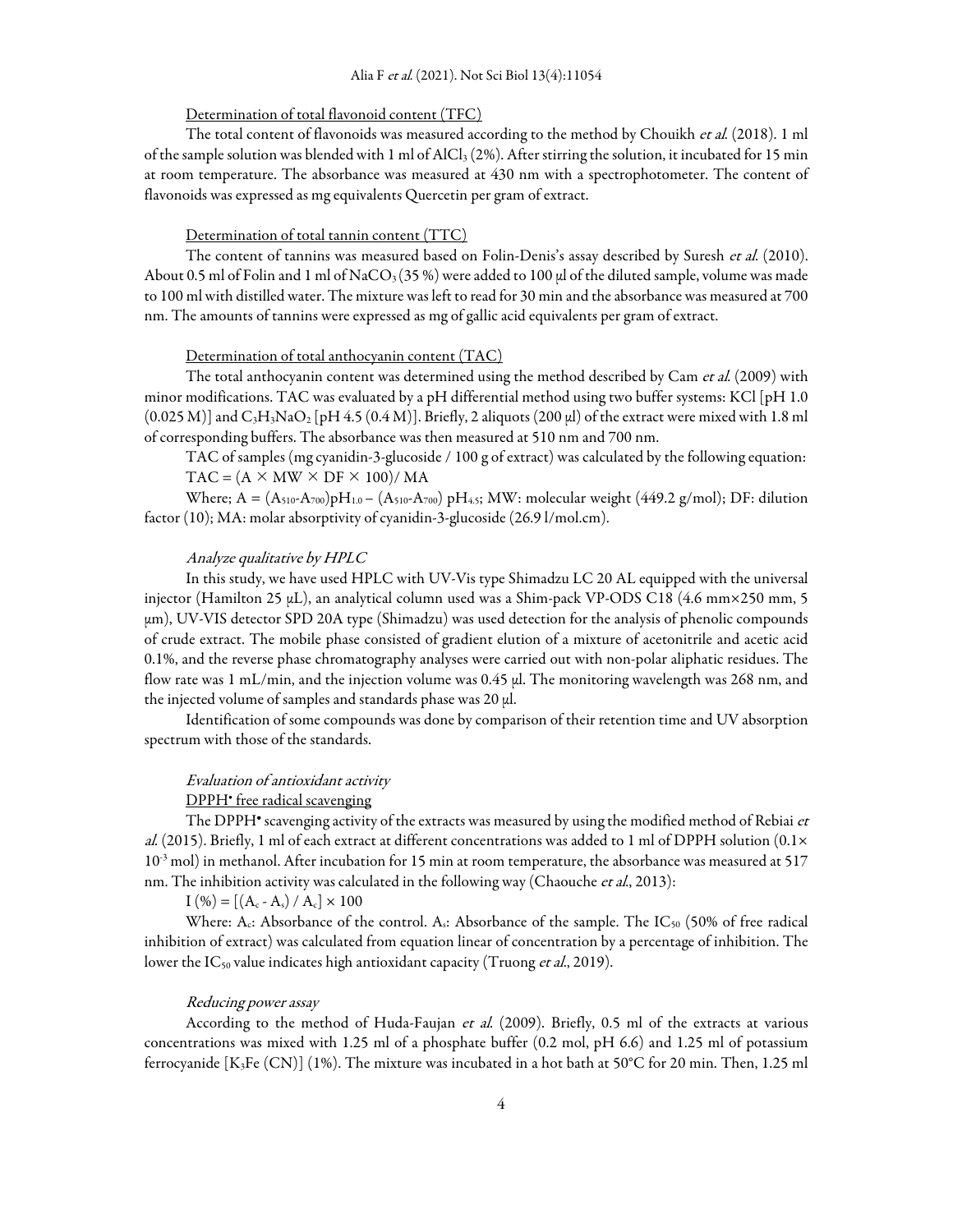of trichloroacetic acid (10%) was added, and centrifuged at 3000 rpm for 10 min. A 1.25 ml aliquot of the supernatant, mixing it with 0.25 ml of FeCl<sub>3</sub> (0.1%) and diluting it with 1.25 ml of distilled water, the absorbance was measured at 700 nm. Ascorbic acid was used as a positive control.

#### Determination of total antioxidant capacity (TAC)

Phosphomolybdate assay system was used to determine the total antioxidant activity of various fractions extract, which that determined by the method described by Zengin et al. (2011). 150 µl of extract solution was mixed with 1.5 mL reagent solution [6 M: sulfuric acid, 28 mM: sodium phosphate and 4 mM: ammonium molybdate], and stirred well then left for 1 h in a water bath at 95 °C. After the mixture had cooled to room temperature, the mean of the absorbance values was measured at 695 nm. The antioxidant capacity of extracts was evaluated as mg equivalents ascorbic acid per gram of extract (mg AA E/g extract).

#### Determination of sun protection factor (SPF) by UV-Vis spectrophotometry

The Determination of the effectiveness of protection against UV rays carried out in vitro by determining the SPF value by UV-Vis spectrophotometry. Briefly, according to as reported in Dutra et al. (2004), this factor is determined by calculating the difference in the spectroscopy readings of an alcohol solution (0.5 mg/ml) in the spectral range from 290 nm to 320 nm, where; the amount of spectral transition is determined by 5 nm. According to the following law:

 $SPF = CF \times \sum EE(\lambda) \times I(\lambda) \times Abs(\lambda)$ 

Where; EE: erythemal effect spectrum; I: solar intensity spectrum; Abs: absorbance of sunscreen product; CF: correction factor  $(=10)$ .

The values of EE x I (Table 2) constants are predetermined by Mbanga et al. (2015).

| Wavelength (nm) | EE x I (normalized) |
|-----------------|---------------------|
| 290             | 0.0150              |
| 295             | 0.0817              |
| 300             | 0.2874              |
| 305             | 0.3278              |
| 310             | 0.1864              |
| 315             | 0.0837              |
| 320             | 0.0180              |
| Total           |                     |

| Table 2. Normalized product function used in the calculation of SPF |  |  |  |
|---------------------------------------------------------------------|--|--|--|
|---------------------------------------------------------------------|--|--|--|

The results were compared to categories of sunscreens in Table 3 according to Schalka and Reis (2011).

Table 3. Categories of sunscreens based on the value of the SPF

| Protection Level | SPF Value |
|------------------|-----------|
| Maximum          | > 50      |
| High             | $30-50$   |
| Medium           | $15-30$   |
| Low              | $2 - 15$  |

#### Statistical analysis

All value was the mean  $\pm$  SD in triplicates. The data were analyzed by an analysis of variance two-way (ANOVA) (P<0.01); using Excel software (Version 2016) which we used to carry out the tests as well as the curves.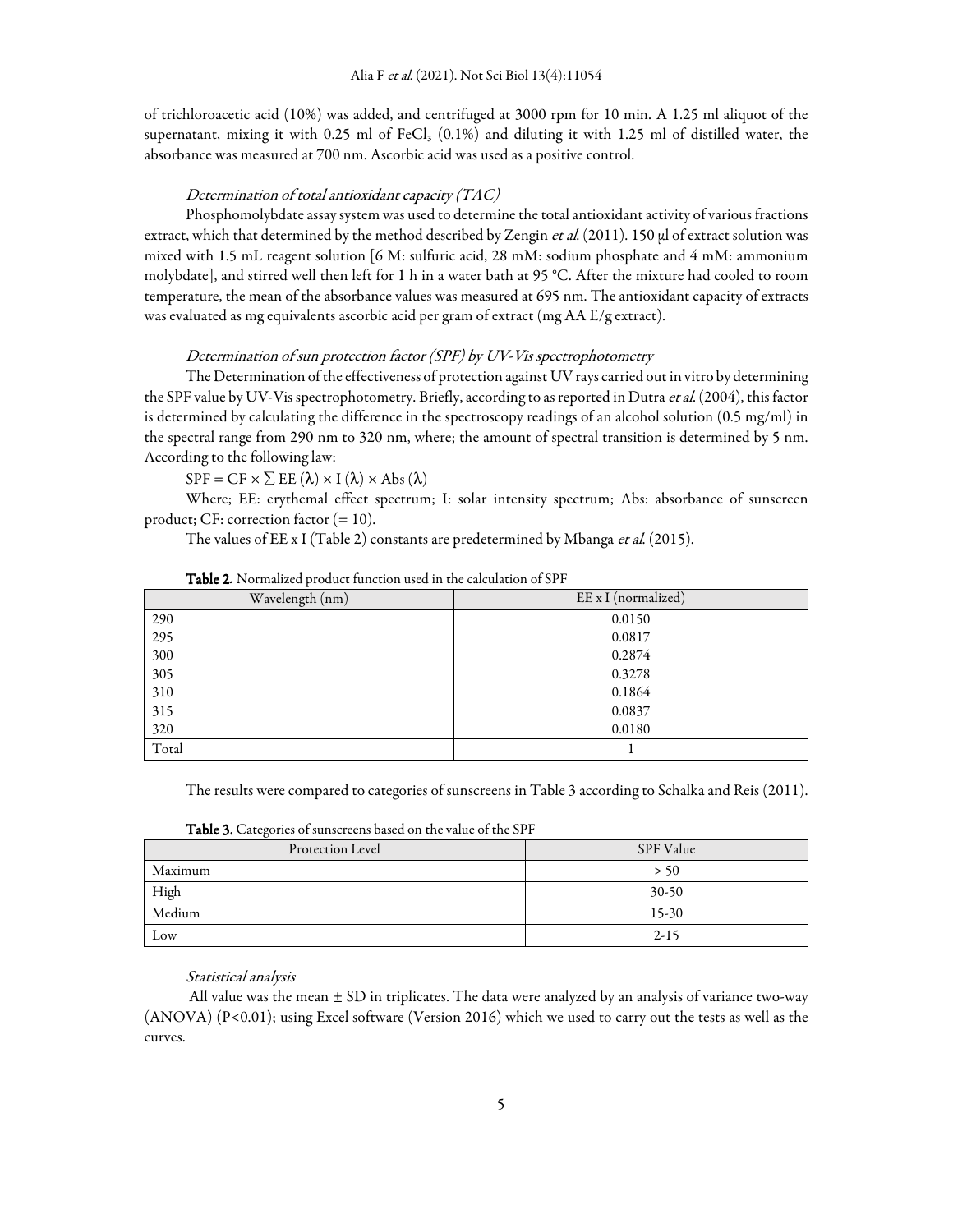#### **Results**

#### Preliminary physicochemical characteristics

The results obtained for the quantitative determination of some analysis physicochemical of the studied plants are exhibited in Table 4. The ash content specifically refers to the total value of minerals in plant matter. It is generally agreed that the amount of water in the plant has an important influence on the proportion of the mineral matter, which is a determinant of the ash ratio. The pH values of parasitic plants were almost similar; it also converges between CH plant and its host; while it differs between CL and its host. The studied plants differed in terms of their carbohydrate content. The maximum of this content was observed in parasitic plants and minimum in host plants.

In general, the analytical results showed that the best ratios and values for these parameters were in the host plants (LG and HA respectively). While; the results of comparing the two parasitic plants for all the studied characteristics showed that, the average values of the CL plant best than one recorded at the CH plant. Statistically, they had no significant differences ( $P > 0.01$ ) between them and their hosts.

|           | Ash $%$ | рH   | EC (mS/cm) | Car (mg/g)           |
|-----------|---------|------|------------|----------------------|
| HA        | 15.92   | 5.77 | 5.0        | $11.85 \pm 0.036**$  |
| <b>CH</b> | 9.06    | 5.35 | 5.27       | $31.16 \pm 0.325$ ** |
| LG        | 21.04   | 7.52 | 8.88       | $15.02 \pm 0.536**$  |
| СL        | 11.13   | 5.63 | 7.05       | $43.83 \pm 0.352$ ** |

Table 4**.**Physicochemical analysis of the studied plants

EC: electrical conductivity; Car: carbohydrates. Results are expressed as mean of 3 values  $\pm$  standard deviation, \*\*: Significantly different at p < 0.01.

#### Evaluation quantitative and qualitative of polyphenol content in methanolic extracts

Our results in Table 5 are a contribution to studying the effect of parasitism relationship on the phytochemical content of the host plant and the extent to which this content varies among the parasitic plant when its host is different. As shown in Table 5, there is a marked variation in the polyphenol content in the parasites and host plants, with TPC ranging from 36.372 to 16.105 mg GAE/g Ex and 27.516 to 5769 mg QE/g Ex in the PFC. Whereas, TTC and TAC ranged from 0.222 to 0.077 mg GAE/g Ex and 0.423 to 0.176 mg C-3-GE/g Ex; respectively. The crude extracts of studied plants showed a difference to each other considerably concerning for to the total polyphenols compounds. Where the difference appeared between the host and the parasitic plant. the variance was also clear between the parasitic plants themselves.

This content of the polyphenol and its fractions can be arranged between parasitic plants and their hosts; and among the parasitic plants among themselves are as follows: CH > HA excluding for TAC; HA > CH, LG > CL and CH > CL.

| Plant | <b>TPC</b>            | TFC.                  | <b>TTC</b>           | <b>TAC</b>        |  |
|-------|-----------------------|-----------------------|----------------------|-------------------|--|
| HА    | $16.105 + 0.768$ **   | $10.362 + 0.036$      | $0.077 \pm 0.003$ ** | $0.417+0.165$     |  |
| CН    | $24.248 + 0.512**$    | $11.166 + 0.325$      | $0.222 \pm 0.001$ ** | $0.200 + 0.001$   |  |
| LG    | $36.372 \pm 0.768$ ** | $27.516 \pm 0.536$ ** | $0.203 \pm 0.001$ ** | $0.423 \pm 0.031$ |  |
| СL    | $19.055 \pm 0.197$ ** | $5.769 \pm 0.353**$   | $0.121 \pm 0.002$ ** | $0.167 + 0.047$   |  |

Table 5**.** The polyphenol content and its fractions of the studied plants

Results are expressed as mean of 3 values ± standard deviation, \*\*: Significantly different at p < 0.01.

Linear correlation coefficients were calculated to determine if there were any relationships between the parasitic plants and their hosts; and among the parasitic plants among themselves (Table 6), each of these plants showed a highly significant correlation among themselves.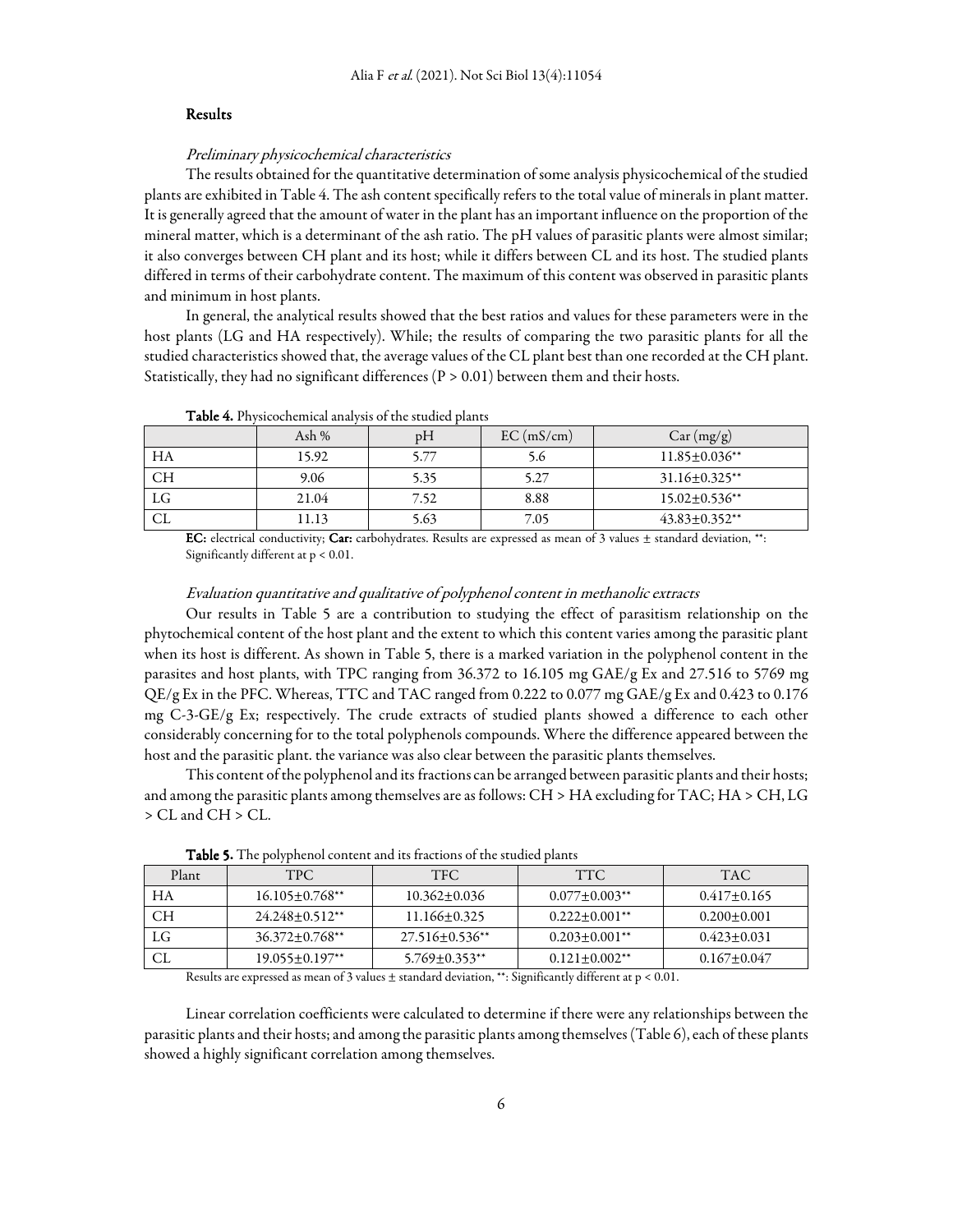| Plant     | HA       | CН      | LG      | ◡┶ |
|-----------|----------|---------|---------|----|
| HA        |          |         |         |    |
| <b>CH</b> | 0.983091 |         |         |    |
| LG        | 0.994128 | 0.95797 |         |    |
| CL        | 0.939109 | 0.98605 | 0.89689 |    |

Table 6. Correlation coefficients among the polyphenol content and its fractions in the studied plants

# Analyze qualitative by HPLC

In the analysis of the chromatographic; we were able to know the total number of phenolic compounds for each extract (Figure 1). According to the retention time of the standards, we were able to identify and determine the concentrations of some of them (Table 7).

The results showed that the host plants contained the largest number of peaks, which 71 peaks in an extract of HA and 60 compounds in extract of LG, five of them being known compounds with different structures and concentrations (Table 7). While the convergence of their number in the extracts of parasitic plants CH and CL. Where; seven phenolic compounds were characterized from the crude extract of CH (gallic acid, chlorogenic acid, p-coumaric acid, vanillin, rutin, naringin and quercetin). While; four compounds were identified in the crude extract of CL: gallic acid, chlorogenic acid, rutin and naringin.

Table 7. The number of peaks and concentration of some phenolic acids and flavonoids compounds in the extracts of the studied plants

| Extracts           |           |            | HA                      | <b>CH</b> | <b>LG</b> | CL       |
|--------------------|-----------|------------|-------------------------|-----------|-----------|----------|
| Number of peaks    |           |            | 71                      | 57        | 60        | 56       |
| Phenolic compounds | Ret. time | Equation   | Quantity (µg/g extract) |           |           |          |
| Gallic Acid        | 5.29      | $y=54681x$ |                         | 419.477   | 1835.211  | 215.980  |
| Chlorogenic Acid   | 13.392    | $y=21665x$ | 267.658                 | 404.883   |           | 534.937  |
| Vanilic Acid       | 15.531    | $y=65077x$ | 26.476                  |           |           |          |
| Caffiec Acid       | 16.277    | $y=84066x$ |                         |           | 459.779   |          |
| Vanilin            | 21.46     | $y=58930x$ | 88.193                  | 14.251    | 560.550   |          |
| p-Coumaric Acid    | 23.817    | $y=49495x$ |                         | 48.243    |           |          |
| Rutin              | 28.37     | $y=28144x$ | 1926.499                | 7.369     |           | 94.862   |
| Naringin           | 34.788    | $y=19379x$ | 117.251                 | 494.133   | 1977.089  | 1590.196 |
| Ouercetin          | 45.047    | $y=45378x$ |                         | 554.670   | 1561.484  |          |

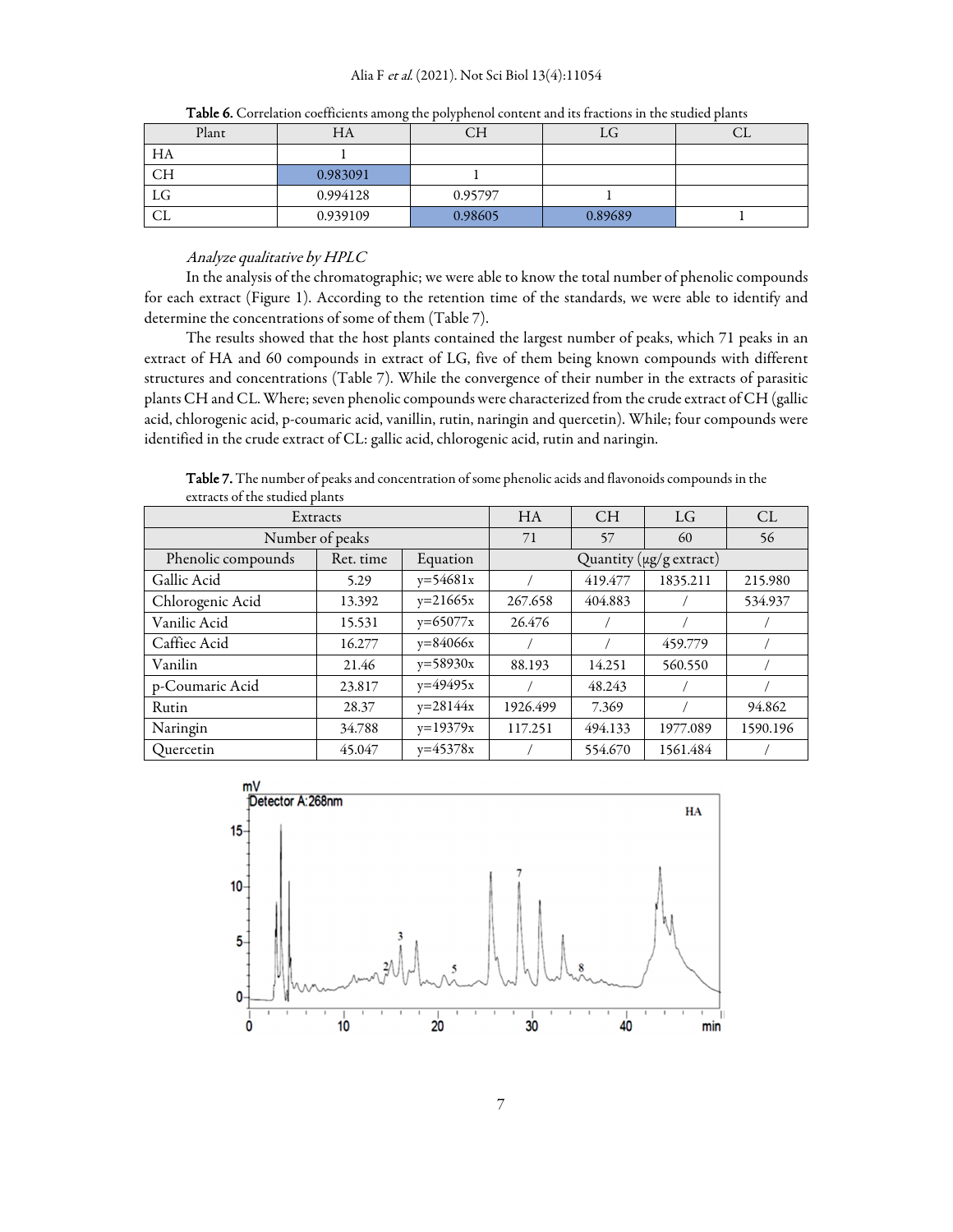

Figure 1. HPLC chromatograms of the studied plants extracts: 1: Gallic acid; 2: Chlorogenic acid; 3: Vanillic acid; 4: Caffiec acid; 5: Vanilin; 6: p-Coumaric acid; 7: Rutin; 8: Naringin; 9: Quercetin.

# Evaluation of Antioxidant activity

# DPPH' test scavenging

The extracts of parasitic plants were compared with those of the ascorbic acid standard (AA), the values for IC<sub>50</sub> of the extracts ranged from  $0.011 \pm 0.003$  mg/ml to  $0.057 \pm 0.001$  mg/ml while IC<sub>50</sub> of AA was 0.015±0.001 mg/ml, extracts of CL (IC<sub>50</sub> = 0.011±0.002 to 0.014±0.001 mg/ml) showed better DPPH scavenging activities than extracts of CH, with no significant difference between them (P <0.01). When compared to AA, flavonoids and tannins extracts exhibited top antioxidant abilities to reduce DPPH radicals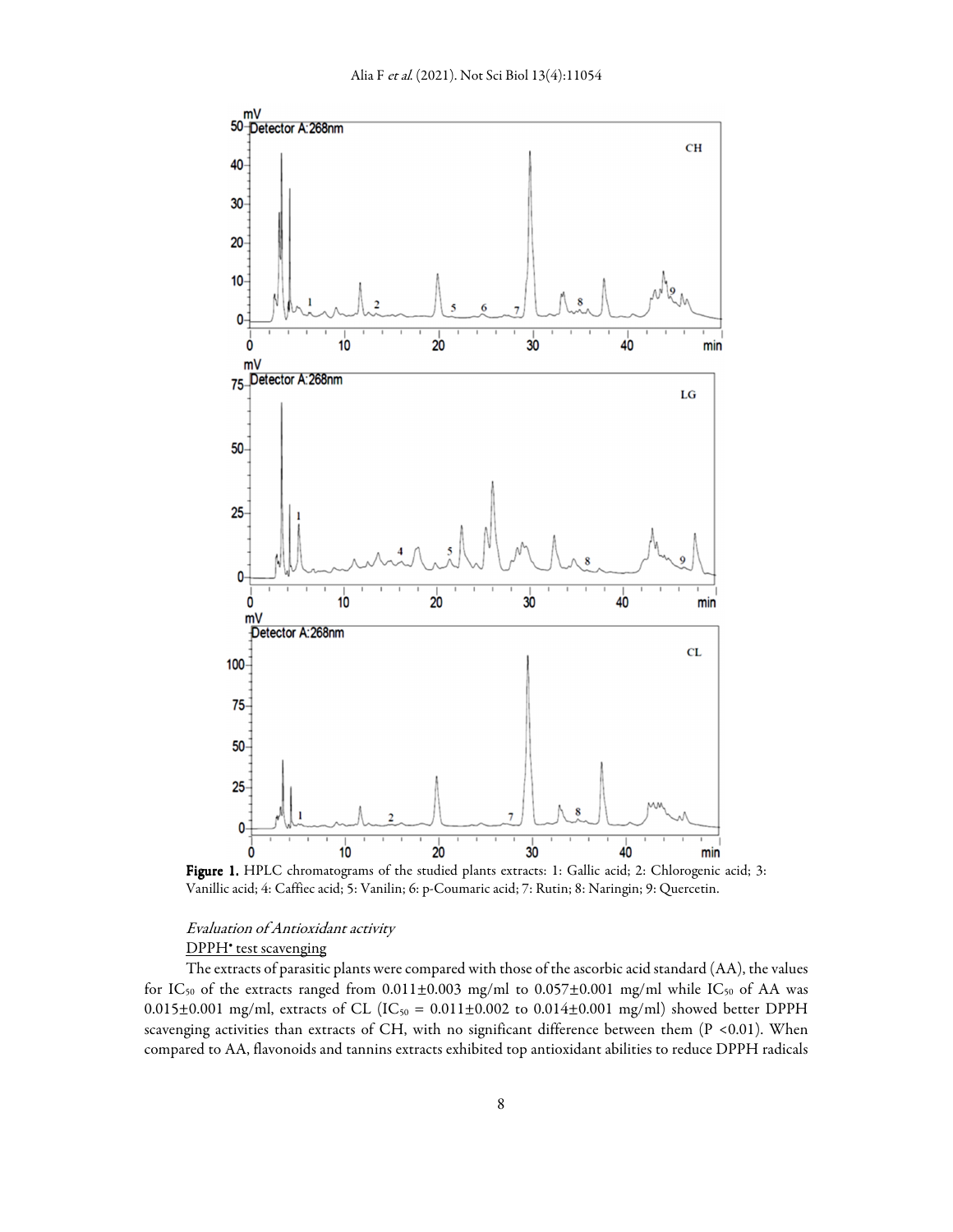for both parasites' plants. As for the host's plants, HA showed little free radical inhibitory activity in all its extracts, while LG was a high inhibitory of DPPH• free radical (Figure 2).



Figure 2. DPPH<sup>.</sup> Free radical scavenging by the extracts of plants and positive control \*\*: Significantly different at p < 0.01.

### Reducing power assay

The reduction capacity of all extracts was tested with increasing concentration; however, its reducing power was inferior to AA.

The extracts of parasitic plants showed medium antioxidant power by reducing power ability. The reduction capacity of extracts of CL was the highest among the tested extracts with a an EC<sub>50</sub> ranged from 0.055 to 0.378 mg/ml, followed by extracts of CH 0.140 at 0.870 mg/ml. While  $EC_{50}$  of the standard 0.015±0.006 mg/ml. As for comparing the extracts between them, it was shown that the tannin extract had the best reactive ability for the Fe<sup>+3</sup> atoms in most of the studied plants. On the other hand, the host plant LG showed better efficiency than the other host plant HA (Figure 3).



Figure 3. A comparison between different plant extracts and positive controls in reducing power assay \*\*: Significantly different at p < 0.01.

# Total antioxidant capacity (TAC)

The antioxidant capacities of the extracts were measured through the total antioxidant activity estimated by the phosphomolybdenum method. Results showed that the all samples had significant potent antioxidant capacity.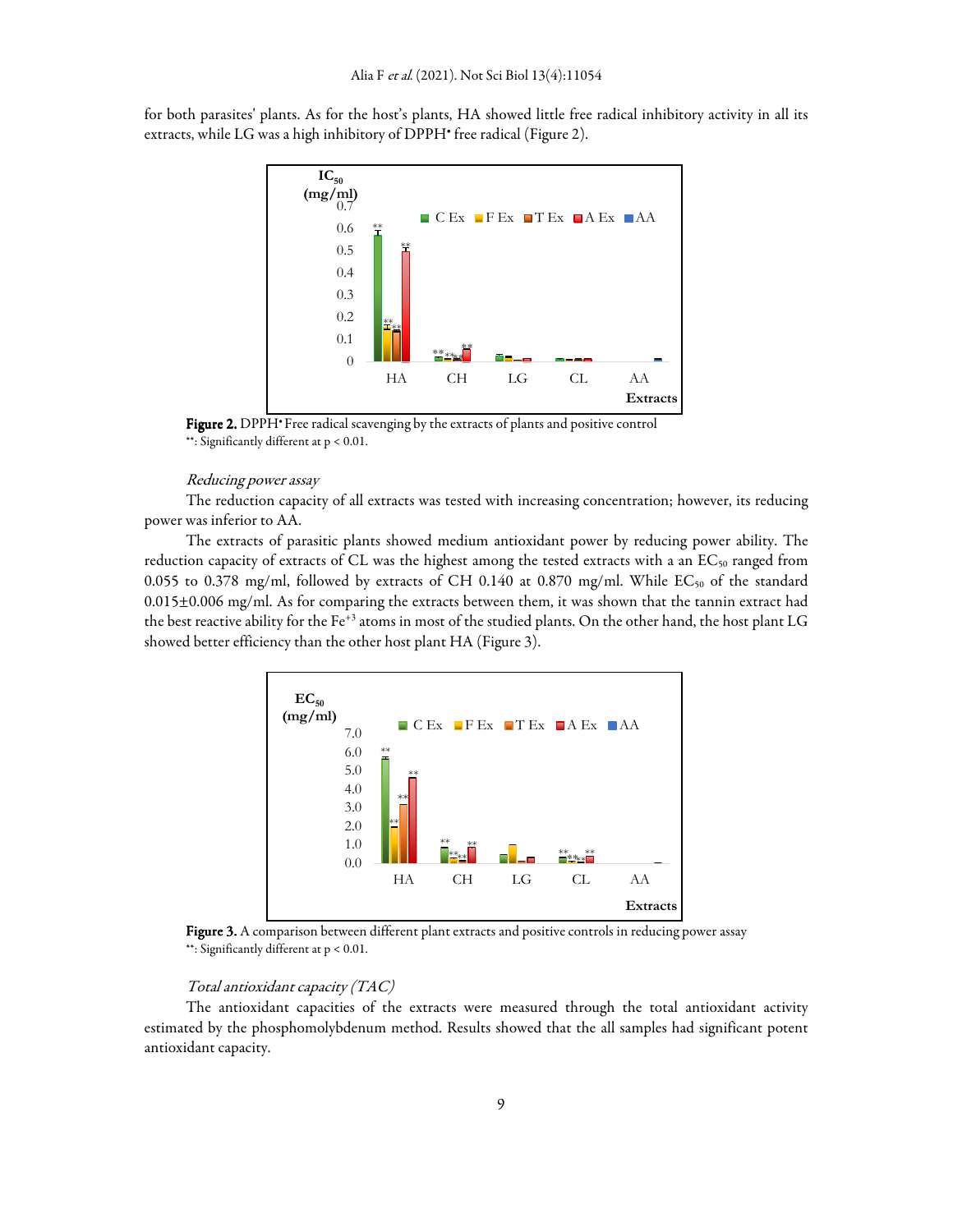The comparison of the different extracts of parasitic plants showed that the CH was more active than the CL. The concentrations of TAC for extracts of CH and extracts of CL were ranging between 71.317±0.006 to 423.646±0.051 µg E AA/g Ex and 169.102±0.013 to 488.493±0.060 µg E AA/g Ex, respectively, as for BHT the standard reference, it was estimated at 555.002±0.096 µg E AA/g Ex. The anthocyanin extract showed the best total antioxidant capacity in all studied samples except for the LG sample, the best capacity appeared in the flavonoid extract. In general, the antioxidant capacity of the extracts of studied plants was in the order of HA > CH, and CL> LG, and CL> CH (Figure 4).



Figure 4. A comparison between different extracts and BHT in the total antioxidant capacity assay \*\*: Significantly different at p < 0.01.

Generally, the antioxidant activity was ofaverage values for antioxidant activities of the various extracts from the parasitic plants.

# Determination of sun protection factor (SPF) by UV-Vis spectrophotometry

The SPF values of all extracts were made through the UV spectrophotometric method. The results are shown in Figure 5. Among the samples parasitic analyzed all of the extracts of the CL sample exhibit a median protection value (24.015±0.031 to 27.434±0.020). While the extracts of the CH sample exhibit the low SPF value, when crude and anthocyanin extract, and medium when flavonoid and tannin extract (11.050±0.011 to 27.652±0.031). The average value of SPF, did show significant differences (P  $\geq$ 0.01) between the extracts of parasitic plants among them; also, between her and her hosts.



Figure 5. A comparison between different extracts in the SPF values \*\*: Significantly different at p < 0.01.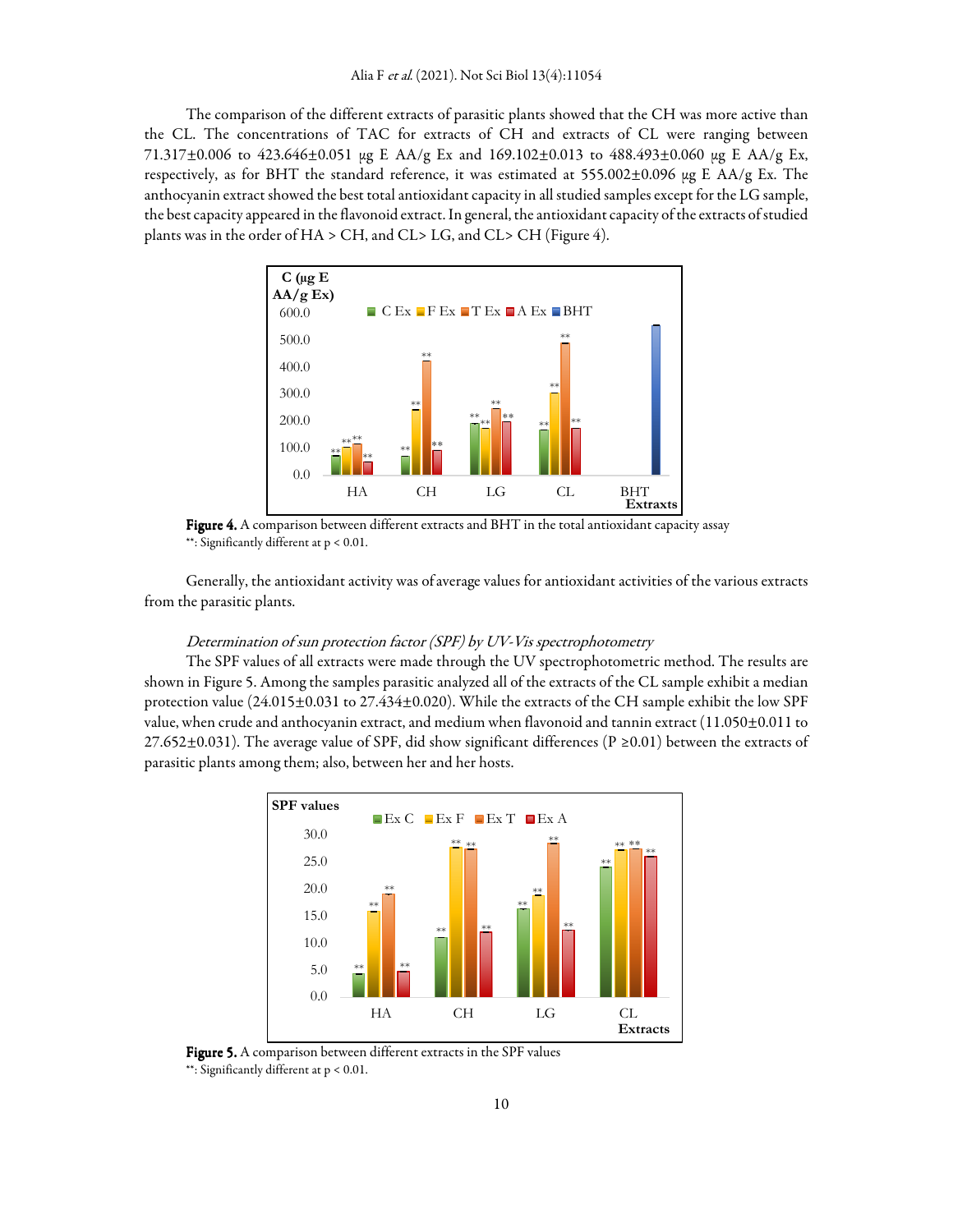### Statistical analysis

Through the results with P<0.01, the host variation did not show any significant differences for both the physicochemical analysis and the quantitative and qualitative total content of polyphenols. While, the signification differences appeared through the antioxidant activity tests, especially between CH and its host, and between the two parasites CH and CL. As for SPF, significant differences were recorded for all extracts of studied plants.

#### Discussion Discussion

Hait et al. (2019) indicated that the amount of ash produced is related to the percentage of water in the plant matter; if the proportion is high, it reduces the amount of ash produced. In general, the mineral content in plants is an important index of possible environmental pollution and a potential indicator of the geographical origin of the plant (Silva et al., 2009).

In the plants, the pH values are due to the presence of organic substances such as starch; proteins; carbohydrates and organic acids, and inorganic ions, such as phosphate, sulfate and chloride (Silva et al., 2009). On the other hand, (Khelef et al., 2019) pointed out that the variation or similar pH value depends on the effect of those genetic factors of the plant.

The results show that the increase in ash content of the LG sample was accompanied by an increase in electrical conductivity. This is in agreement with previous studies of (Silva et al., 2009) that indicate a linear relationship is with a high correlation coefficient between these two criteria. As for its increase in CL plant, it can be attributed to the physiological relationship with LG plant. In general, the electrical conductivity of plants is closely related to the concentration of mineral salts and the quality of the electrolytes (Sarooshi et al., 1994).

Holoparasites, by definition, derive all of their carbon needs from the host (Joel, 2000), including the various carbohydrates species taking up and their accumulation. In a previous study, it was indicated that the concentrations of all sugars in parasite plants were between six- and eightfold higher than concentrations of the same compounds in the host, indicating a strong accumulation by the parasite (Joel et al., 2013). This is consistent with our results and may explain the marked variance of carbohydrate content between the parasite and its host.

In general, the different concentrations of carbohydrates depending on the metabolic and physiological state of the plant (Jan et al., 2019). Where Berger et al. (2007) indicates that parasitic plants destroy the normal organization of the host's metabolism.

An outstanding physiological characteristic of most parasites is their very high rates of transpiration, which often exceed that of the host by an order of magnitude. This maintains a gradient in leaf water potential towards the parasite and thus facilitates the flux of resources to the parasite. Therefore; high transpiration rates are a major component contributing to the lower water potentials of parasites and generating the hydrostatic gradient that facilitates the transfer of solutes from host to parasite. Including high concentrations of soluble carbohydrates have been implicated in the generation of an osmotic gradient between host and parasite (Stewart et al., 1990; Renuga Devi et al., 2015).

On the other hand, the exact proportion of molecules carbonic acquired depends on many factors including the growth stage of the parasite; wherein the stage of reproductive growth; the parasite plant needs high content sugars (Renuga Devi et al., 2015), host species and environmental availability of resources for host and parasite (Joel et al., 2013). Thus, it is reasonable to think that all these factors contributed to a greater or lesser extent to the existing variability in the carbohydrates content of the studied parasitic plants and their hosts. In addition to the negative physiological impact caused by the host-parasite relationship (Stewart et al., 1990).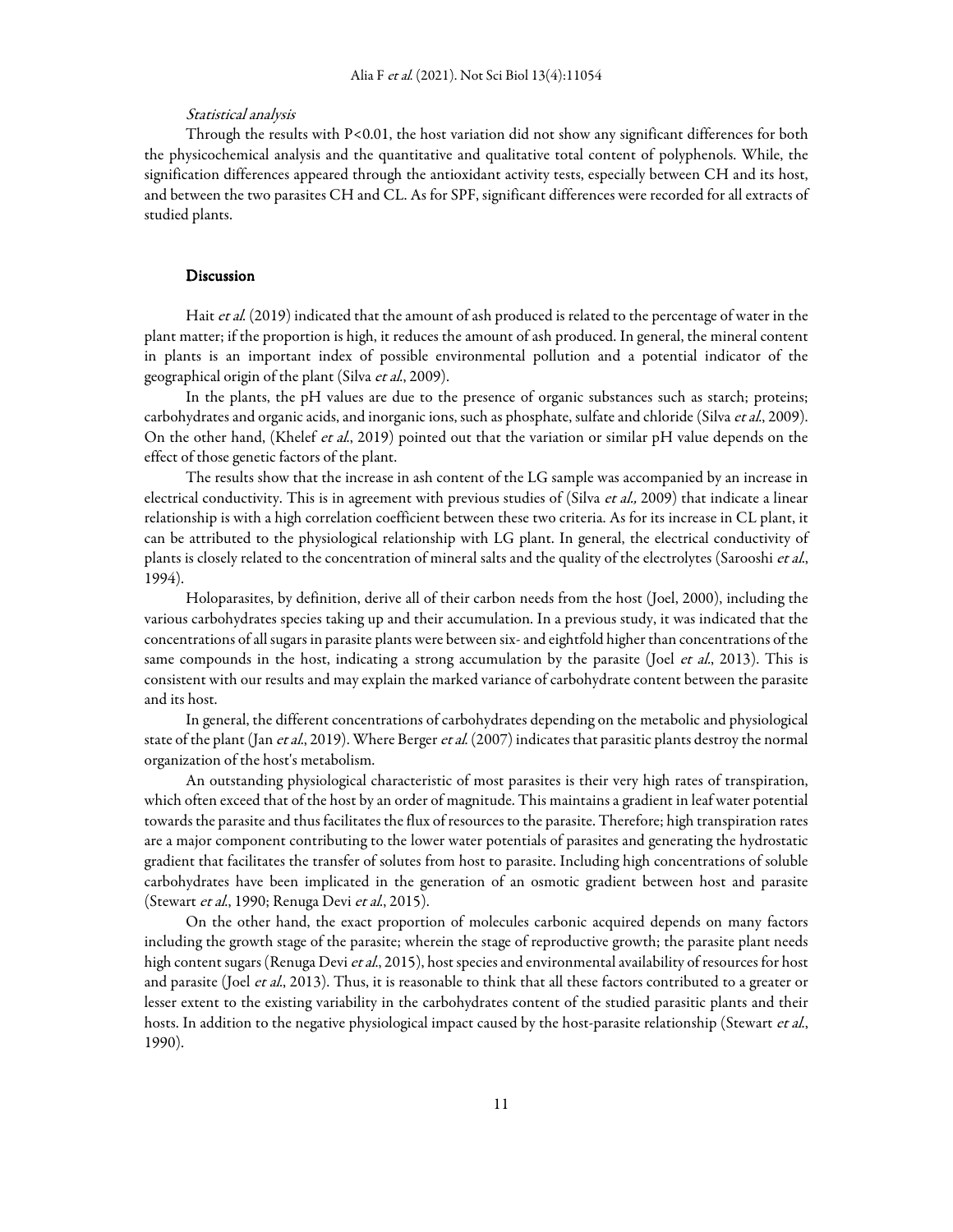Comparing the obtained results with the previously published data of studies plants, we have found that the total polyphenols contents are not comparable with the other studies. As our results are much lower than those reported by them those studies. Therefore, the reason for these differences can be related to storage time, extrinsic (Bautista et al., 2015), genetic factors (Furuhashi et al., 2011), and physiological factors that have a strong influence on the quantity and quality of the compounds of polyphenols (Buchwald et al., 2015). Also, this difference in polyphenol content can be attributed to the choice of the solvent used in the extraction as well as to the origin of the plant studied, which makes comparison difficult (Chaouche et al., 2014).

Comparing C. violcea to its host H. articulatum, the higher polyphenol content may be related to their carbohydrate content. Where information on the transformation of sugar to polyphenol compounds can provide considerable knowledge on nutritional significance because the sugar moiety acts as a determinant of the bioavailability of these compounds (Piwowarczyk et al., 2020).

The C. violcea to its host L. guyonianum the host samples showed higher polyphenols content next to its parasites, this could be due the fact that a big part of the polyphenols is synthesized on stress periods against pathogens or symbiosis. This could indicate that the host plant has been able to resist the influence of the parasitic plant.

The HPLC quantification and identification back up the results from the spectrophotometric methods, due to a noticeable difference in the phenolic compound content on the parasitic samples. Where some studies indicated that there is no dependency from the host to the parasitic plant in the phenolic composition, besides other environmental factors such as weather, the season of the year and temperature that can affect the composition of the parasitic plant (Assanga et al., 2020).

Furthermore, it can be concluded that the polyphenols content of parasitic plants is not related to their quality and quantity in the host and that the host species can resist or tolerate the influence of biotic stress caused by the parasitic relationship.

The qualitative analysis by high-performance liquid chromatography showed the participation of the two parasites in each of gallic acid, chlorogenic acid, rutin and naringin, which may be attributed to the appearance of these compounds to their physiological role in this plant life.

Gallic acid acts as an important contributor to plant taste (Zhou et al., 2020). While Liu et al. (2013) isolated and identified gallic acid as an allelochemical.

The plant produces chlorogenic acid during responses against both biotic and abiotic stress (Xu et al., 2012), where Isman et al. (1982) reported that chlorogenic acid from tomato foliage inhibits the growth of H. zea larvae. It is also considered a factor coloring; it could be the reason for the appearance of the brown color when drying the plant. Where; the study of Isman et al. (1982) indicated browning to be correlated with polyphenol content, especially with chlorogenic acid, also a study (Vamos-Vigyazo et al., 1981) mentioned that chlorogenic acid was a factor to form colored red-brown, is due to the interaction between tyrosine and chlorogenic acid.

Rutin is a bioflavonoid; it is a vital nutritional component of plants (Enogieru et al., 2018). As rutin can be used as a coloring agent, and an oxidation inhibitor in plants (Kisa et al., 2016). while; study by Lucci et al. (2009) indicates that rutin and quercetin, are among the compounds protecting plants from cell damage during biotic and abiotic stresses, where confirmed the allelopathic effect of the two compounds. The study conducted by Barbosa et al. (1991) shows that rutin is less toxic, but has negative effects on the physiology and development of several insect herbivores.

Naringin is bioflavonoid present in plants. The physiological functions of naringin have rarely been investigated in plants.

The absence of vanillin, p-coumaric acid and quercetin in CL plant extract may be due to the different genetic origins of the host or it may be due to different environmental factors.

According to several studies, these compounds have demonstrated antioxidant activities that have different effects depending on the compound. Where Liang et al. (2016) indicated that chlorogenic acid is attributed to scavenging species of oxygen and nitrogen. While Chouikh *et al.* (2018) mentioned that  $\rho$ -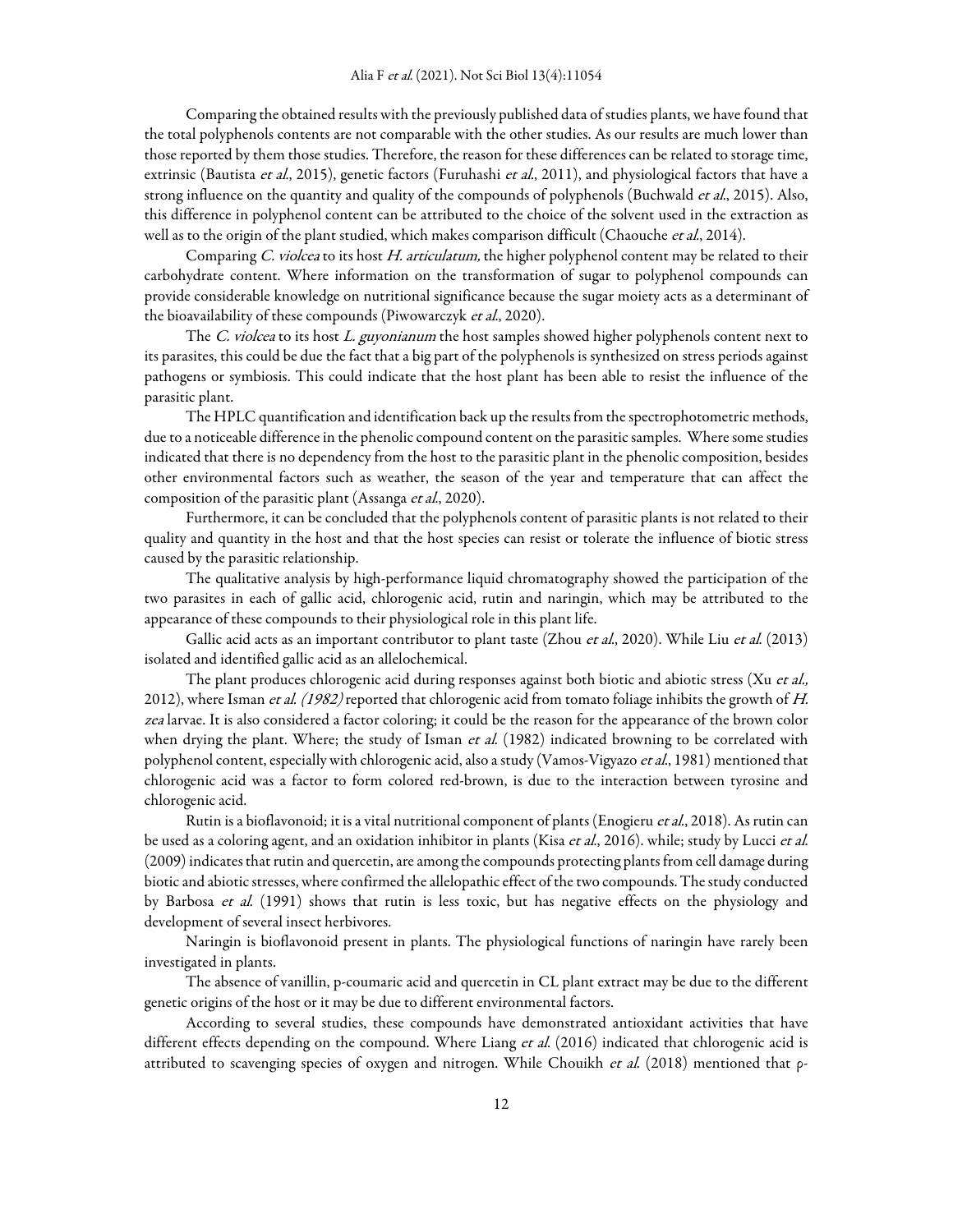coumaric acid is good stimulation for antioxidant activity. Further, rutin was proven at Enogieru et al. (2018) that it has very high effectiveness against free radicals and oxidative stress. As well quercetin is one of the important bioflavonoids present in plants and is known to be good scavenging to ROS (Maalik et al., 2014). In addition, Naringin has been reporting to have antioxidant effects (Jung et al., 2003). This efficacy can explain what we recorded during the approved oxidative stress tests. Moreover, it has been shown to have a wide range of pharmacological and biological effects.

Several studies reported that polyphenols have a strong antioxidant activity, due to their properties which to act as reducing agents, hydrogen donors (Javanmardia et al., 2003), are capable of scavenging free radicals, and singlet oxygen quenchers (Chandra et al., 2014; Phuyal et al., 2020), metal chelators (Heshmati Afshar et al., 2012). In the present study, the results show that extracts flavonoids and tannins have the best scavenging power with both tests of DPPH and FRAP. Whereas, in the TAC test, that the anthocyanins extracts appear better total antioxidant capacity. This difference in the scavenging activity between the extracts could be because of the structure, quality, and functional capability of those compounds in the tested samples (Chouikh et al., 2018; Elazzouzi et al., 2019). Where; the previous researches showed that phenolic compounds with ortho- and para- dihydroxylation, a hydroxy and or a methoxy group or both have stronger antioxidant activity than simple polyphenols and also the presence of double bond conjugated and ketone groups in the whole molecule might play different polarities in the structure of the antioxidants and can be attributed to their antioxidant activity (Heshmati Afshar et al., 2012; Sroka, 2005).

### **Conclusions**

The significant differences appeared through the antioxidant activity and SPF test host variation did not show any significant differences for both the physicochemical analysis and the quantitative and qualitative total content of polyphenols.

# Authors' Contributions Authors' Contributions

FA, ABB and AC designed and performed the experiments. FA and AC wrote the manuscript. SN and AT performed the HPLC analysis. ABD reviewed the manuscript. All authors read and approved the final manuscript.

#### Acknowledgements Acknowledgements

This research received no specific grant from any funding agency in the public, commercial, or not-forprofit sectors.

#### Conflict of Interests Conflict Interests

The authors declare that there are no conflicts of interest related to this article.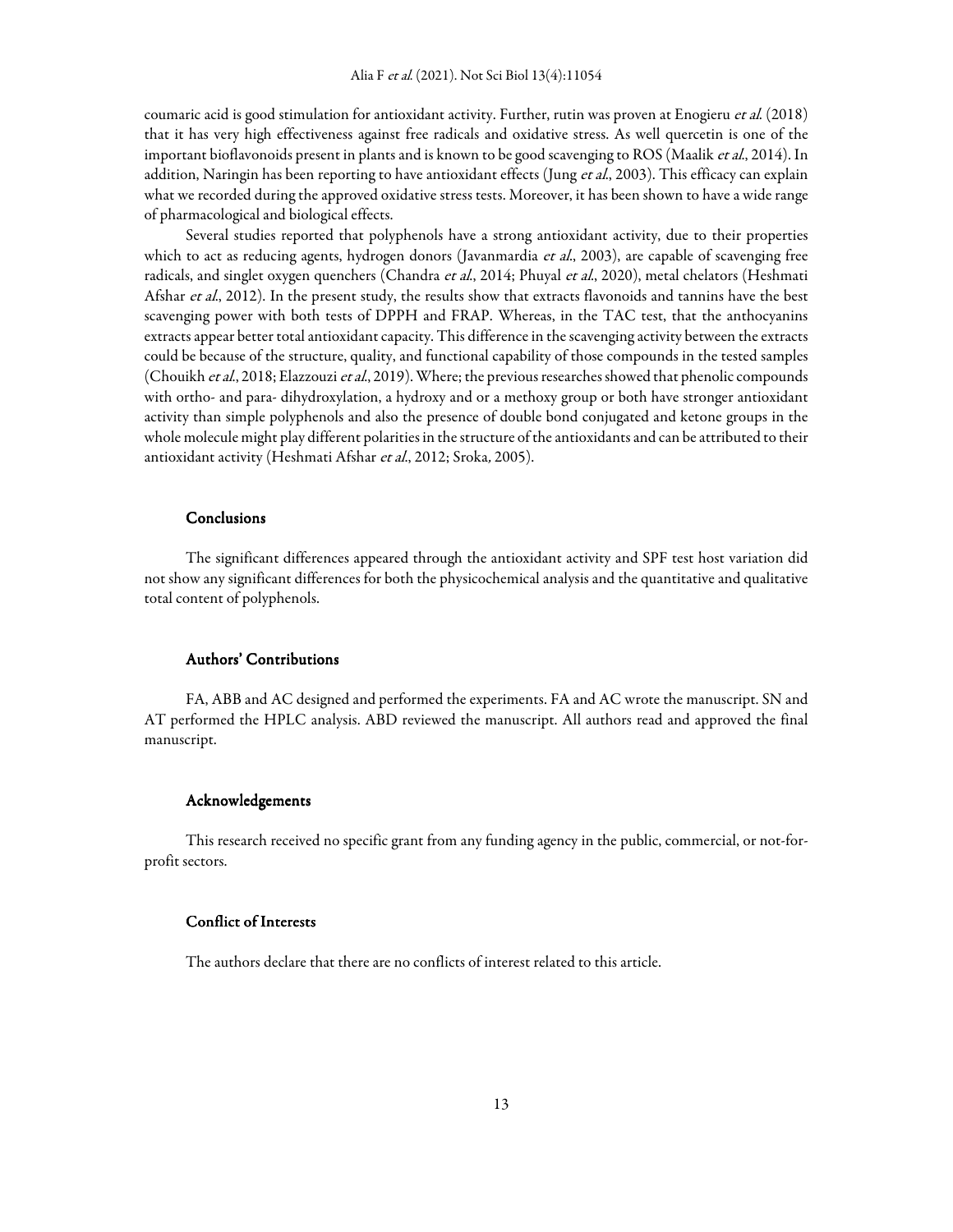#### **References**

- Assanga SBI, Lujan LML, Ruiz JCG, Mccarty MF, Cota-Arce JM, Espinoza CLL, *...* Ángulo DF (2020). Comparative analysis of phenolic content and antioxidant power between parasitic Phoradendron californicum (toji) and their hosts from Sonoran Desert. Results in Chemistry 2(100079):1-13. https://doi.org/10.1016/j.rechem.2020.100079
- Barbosa P, Gross P, Kemper J (1991). Influence of plant allelochemicals on the tobacco hornworm and its parasitoid, Cotesia congregata. Ecology 72(5):1567-1575. https://doi.org/10.2307/1940956
- Bautista I, Boscaiu M, Lidon A, Llinares JV, Lull C, Donat MP, Mayoral O, Vicente O (2015). Environmentally induced changes in antioxidant phenolic compounds levels in wild plants. Acta Physiologiae Plantarum 38(9):1-15. https://doi.org/10.1007/s11738-015-2025-2
- Benesi IRM, Labuschagne MT, Dixon AG, Mahungu NM (2004). Stability of native starch quality parameters, starch extraction and root dry matter of cassava genotypes in different environments. Journal of the Science of Food and Agriculture 84(11):1381-1388. https://doi.org/10.1002/jsfa.1734
- Berger S, Sinha AK, Roitsch T (2007). Plant physiology meets phytopathology: plant primary metabolism and plant– pathogen interactions. Journal of Experimental Botany 58(16):4019-4026. https://doi.org/10.1093/jxb/erm298
- Bougandoura A, Brigida D, Souad A, Monica S, Mekkioua R, Fiorentino A, (2016). Chemical constituents and in vitro anti-inflammatory activity of Cistanche violacea Desf. (Orobanchaceae) extract. Fitoterapia 109:248-253. https://doi.org/10.1016/j.fitote.2016.01.010
- Buchwald W, Mordalski R, Kucharski WA, Gryszczynska A, Adamczak A (2015). Effect of fertilization on roseroot (Rhodiola rosea L.) yield and content of active compounds. Acta Scientiarum Polonorum Hortorum Cultus 14 (2):109-121.
- Cam M, Hisil Y, Durmaz G (2009). Classification of eight pomegranate juices based on antioxidant capacity measured by four methods. Food Chemistry 112:721-726. https://doi.org/10.1016/j.foodchem.2008.06.009
- Chandra S, Khan S, Avula B, Lata H, Yang MH, Elsohly MA, Khan1 IA (2014). Assessment of total phenolic and flavonoid content, antioxidant properties, and yield of aeroponically and conventionally grown leafy vegetables and fruit crops: a comparative study. Hindawi Publishing Corporation 2014:1-9. https://doi.org/10.1155/2014/253875
- Chaouche TM, Haddouchi F, Ksouri R, Atik-Bekkara F (2014). Evaluation of antioxidant activity of hydromethanolic extracts of some medicinal species from South Algeria. Journal of the Chinese Medical Association 1-6. https://doi.org/10.1016/j.jcma.2014.01.009
- Chaouche TM, Haddouchi F, Ksouri R, Medini F, Atik-Bekara F (2013). In vitro evaluation of antioxidant activity of the hydro-methanolic extracts of Juniperus oxycedrus subsp. oxycedrus. Phytothérapie 11(4):244-249. https://doi.org/10.1007/s10298-013-0779-5
- Chouikh A, Alia F (2021). Phytochemical properties, antibacterial and anti-free radical activities of the phenolic extracts of Retama raetam (Forssk) Webb. & Berthel. collected from Algeria Desert. Ovidius Universty Annals of Chemistry 32(1):33-39. https://doi.org/10.2478/auoc-2021-0005
- Chouikh A, Alia F, Neffar S, Rebiai A, Adjal E, Chefrour A (2018). Evaluation of phenolic contents (quantitative and qualitative) and antioxidant activities in different physiological phases of Genista saharae Coss. & Dur. growing in the Sahara of Algeria. Analele Universităţii din Oradea, Fascicula Biologie 25(2):115-121.
- Chouikh A, Chemsa AE, Aounallah C, Aounallah I, Alia F (2020a). Phytochemical study, nutritive value, antioxidant and anti-inflammatory activities of phenolic extracts from desert plant Calligonum comosum L'Hér. Algerian Journal of Biosciences 1(2):68-75. https://doi.org/10.5281/zenodo.4395515
- Chouikh A, Rebiai A (2020b). The influence of extraction method on the composition and analgesic activity of Calligonum comosum phenolic extracts. Ovidius University Annals of Chemistry 31(1):33-37. https://doi.org/10.2478/auoc-2020-0007
- Dhanani T, Shah S, Gajbhiye NA, Kumar S (2013). Effect of extraction methods on yield, phytochemical constituents and antioxidant activity of Withania somnifera. Arabian Journal of Chemistry 1-7. https://doi.org/10.1016/j.arabjc.2013.02.015
- Dubois M, Gilles KA, Hamilton JK, Rebers PT, Smith F (1956). Colorimetric method for determination of sugars and related substances. Analytical Chemistry 28:350-356. https://doi.org/10.1021/ac60111a017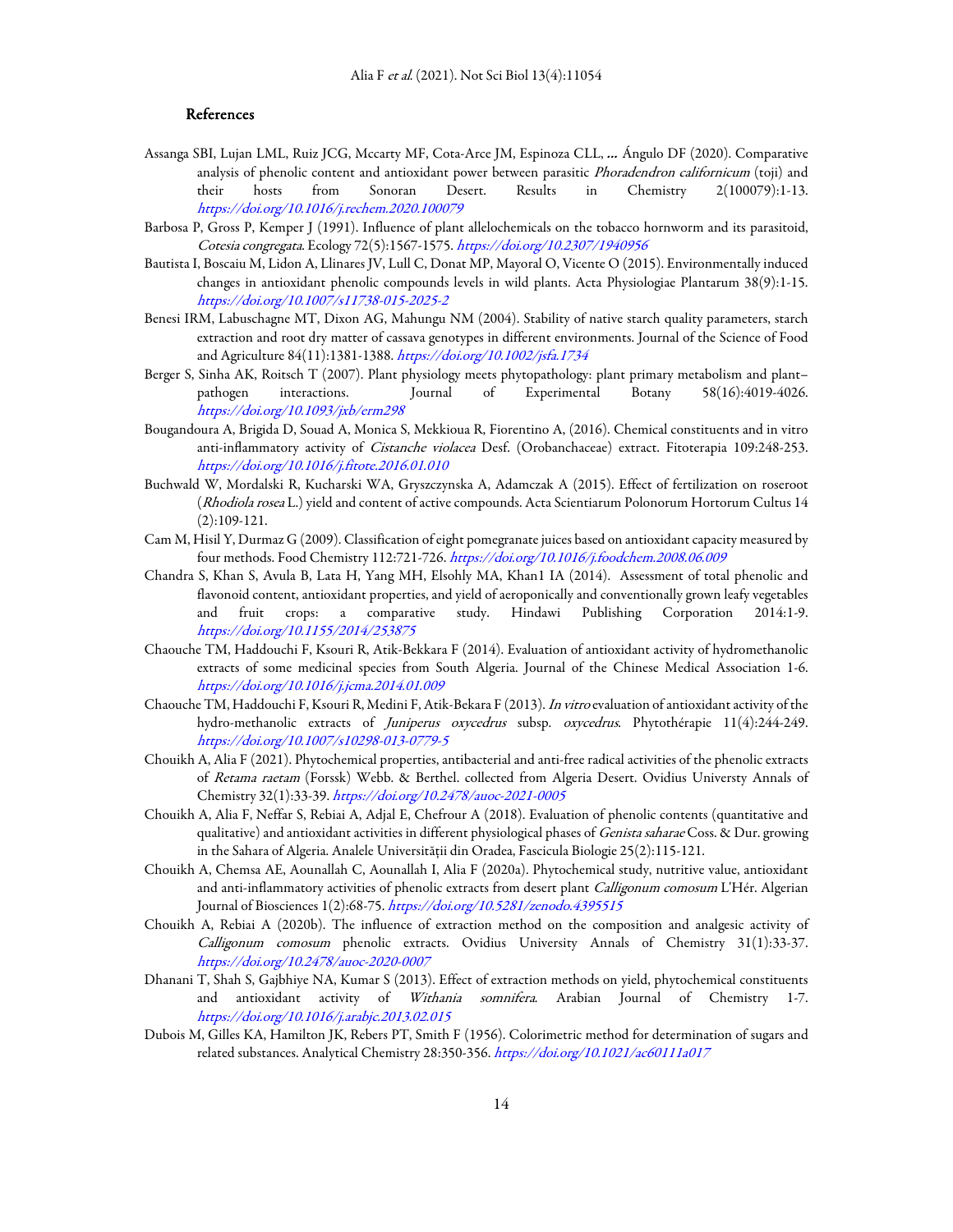- Dutra EA, Oliveira DA, Kedor-Hackmann ER, Santoro MI (2004). Determination of sun protection factor (SPF) of sunscreens by ultraviolet spectrophotometry. Brazilian Journal of Pharmaceutical Sciences 40(3):381-385.
- El Atkia Y, Aouama I, El Kamaria F, Taroqa A, Lyoussia B, Talebb M, Abdellaouia A (2019). Total phenolic and flavonoid contents and antioxidant activities of extracts from *Teucrium polium* growing wild in Morocco. Materials Today: Proceedings 13:777-783.
- Elazzouzi H, Zekri N, Zair T, Alaoui El Belghiti M (2019): Total phenolic and flavonoid contents of Anacyclus pyrethrum link plant extracts and their antioxidant activity. Karbala International Journal of Modern Science 5(4):279-287. https://doi.org/10.33640/2405-609X.1269
- Enogieru AB, Haylett W, Hiss DH, Bardien S, Eko Ekpo O (2018). Rutin as a potent antioxidant: implications for neurodegenerative disorders. Hindawi. Oxidative Medicine and Cellular Longevity 2018:1-17. https://doi.org/10.1155/2018/6241017
- Fahmy GM, El-Tantawy H, Abd El-Ghani MM (1996). Distribution, host range and biomass of two species of Cistanche and Orobanche cernua parasitizing the roots of some Egyptian xerophytes. Journal of Arid Environments 34:263-276.
- Furuhashi T, Furuhashi K, Weckwerth W (2011). The parasitic mechanism of the holostemparasitic plant Cuscuta. Journal of Plant Interactions 6(4):207-219. https://doi.org/10.1080/17429145.2010.541945
- Geetha M, Ponmozhi P, Saravanakumar M, Suganyadevi P (2011). Extraction of anthocyanin and analyzing its antioxidant properties from different onion (Allium cepa) varieties. International Journal of Research in Pharmaceutical Sciences 2(3):497-506.
- Hait M, Bhardwaj AK, Kashyap NK, Vaishnav MM (2019). Physicochemical and phytochemical evaluation on non- areal part of *Curcuma caesia*. The Pharma Innovation Journal 8(5)514-517.
- Heshmati Afshar F, Delazar A, Nazemiyeh H, Esnaashari S, Bamdad Moghadam S (2012). Comparison of the total phenol, flavonoid contents and antioxidant activity of methanolic extracts of Artemisia spicigera and A. splendens growing in Iran. Pharmaceutical sciences 18(3):165-170.
- Huda-Faujan N, Noriham A, Norrakiah AS, Baji AS (2009). Antioxidant activity of plants methanolic extracts containing phenolic compounds. African Journal of Biotechnology 8(3):484-489.
- Isman MB, Duffey SS (1982). Toxicity of tomato phenolic compounds to the fruit worm, Heliothis zea. Entomologia Experimentalis et applicata 31(4):370-376. https://doi.org/10.1111/j.1570-7458.1982.tb03162.x
- Jan M, Shrivastava M (2019). Extraction of leaf pigments, carbohydrate and protein content from fresh leaves of Tinospora cordifolia (Willd.). SurajPunj Journal for Multidisciplinary Research 9(1):10-17.
- Javanmardia J, Stushnoff C, Locke E, Vivanco JM (2003). Antioxidant activity and total phenolic content of Iranian Ocinum accessions. Food Chemistry 83:547-550. https://doi.org/10.1016/S0308-8146(03)00151-1
- Joel DM (2000). The long-term approach to parasitic weeds control: manipulation of specific developmental mechanisms of the parasite. Crop Protection 19:753-758. https://doi.org/10.1016/S0261-2194(00)00100-9
- Joel DM, Musselman LJ, Gressel J (2013). Parasitic Orobanchaceae: Parasitic Mechanisms and Control Strategies. Springer, Berlin, Germany, pp 513.
- Jung UJ, Kim HJ, Lee JS, Lee MK, Kim HO, Park EJ, *...* Choi MS (2003). Naringin supplementation lowers plasma lipids and enhances erythrocyte antioxidant enzyme activities in hypercholesterolemic subjects. Clinical Nutrition 22(6):561-568. https://doi.org/10.1016/S0261-5614(03)00059-1
- Khelef Y, Chouikh A, Rebiai A, Neffar S, Chefrour A, Adjal E, Alia F (2019). Biochemical, quantitative and qualitative phenolic compounds, anti-free radical's activities of *Calligonum comosum* collected from different sites in the Algerian Desert. Biharean Biologist 13(191103):1-6.
- Kisa D, Elmastas M, Ozturk L, Kayir O (2016). Responses of the phenolic compounds of Zea mays under heavy metal stress. Applied Biological Chemistry 59(6):813-820. https://doi.org/10.1007/s13765-016-0229-9
- Le Floch L, Boulos E, Vela E, Ghrabi-Gammar Z, Daoud-Bouattour A, Ben Saad-Limam S (2010). Catalogue synonymique commenté de la flore de Tunisie. Republique Tunisienne, pp 272.
- Liang N, Kitts DD (2016). Role of chlorogenic acids in controlling oxidative and inflammatory stress conditions. Nutrients 8(16):1-20. https://doi.org/10.3390/nu8010016
- Liu Y, Li F, Huang Q (2013). Allelopathic effects of gallic acid from Aegiceras corniculatum on Cyclotella caspia. Journal of Environmental Sciences 25 (4):776-784. https://doi.org/10.1016/S1001-0742(12)60112-0
- Longo L, Scardino A, Vasapollo G, (2007). Identification and quantification of anthocyanins in the berries of Pistacia lentiscus L., Phillyrea latifolia L. and Rubia peregrina L. Innovative Food Science and Emerging Technologies 8:360-364. https://doi.org/10.1016/j.ifset.2007.03.010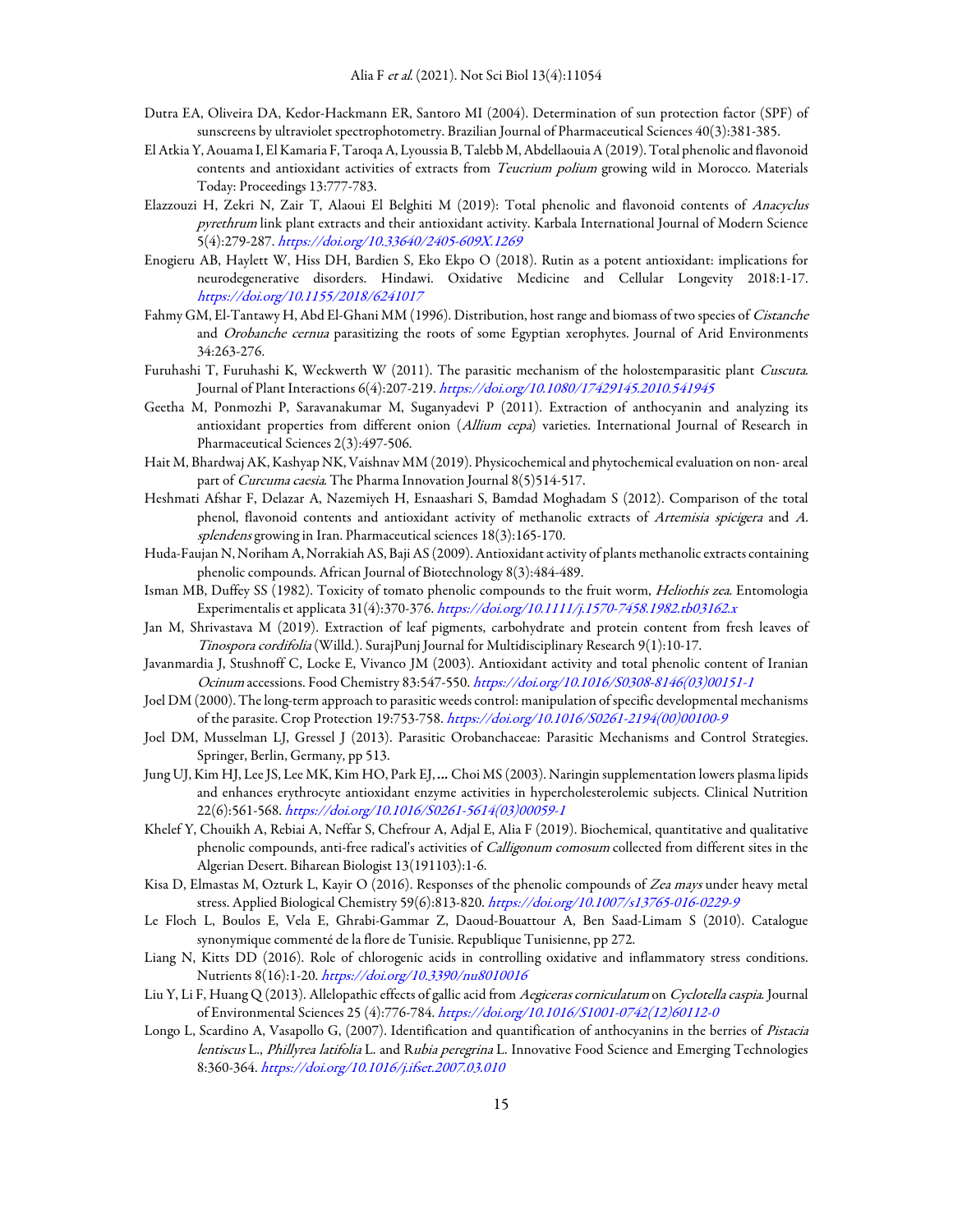- Lucci N, Mazzafera P (2009). Distribution of rutin in fava d'anta (Dimorphandra mollis) seedlings under stress. Journal of Plant Interactions 4(3):203-208. https://doi.org/10.1080/17429140802707035
- Maalik A, Khan FA, Mumtaz A, Mehmood A, Azhar S, Atif M, *...* Tariq I (2014). Pharmacological applications of quercetin and its derivatives: a short review. Tropical Journal of Pharmaceutical Research September 13(9):1561-1566.
- Mbanga L, Mpiana PT, Mbala M, Ilinga L, Ngoy B, Mvingu K, Mulenga M (2015). Comparative in vitro Sun Protection Factor (SPF) values of some herbal extracts found in Kinshasa by ultraviolet spectrophotometry. Journal of Physical and Chemical Sciences 2(4):1-6.
- Ningqun W, Shaozhen J, Hao Z, Shanshan M, Lumin Q, Xianglan J, (2017). Herba cistanches: Anti-aging*.* Aging and Disease, China 8(6):753. https://doi.org/10.14336/AD.2017.0720
- Penning SC, Callaway RM (2002). Parasitic plants: parallels and contrasts with herbivores. Review in Oecologia 131:479- 489. https://doi.org/10.1007/s00442-002-0923-7
- Phuyal N, Jha PK, Raturi PP, Rajbhandary S (2020). Total phenolic, flavonoid contents, and antioxidant activities of fruit, seed, and bark extracts of Zanthoxylum armatum DC. The Scientific World Journal 2020:1-7. https://doi.org/10.1155/2020/8780704
- Piwowarczyk R, Ochmian I, Lachowicz S, Kapusta I, Sotek Z, Błaszak M (2020). Phytochemical parasite-host relations and interactions: a *Cistanche armena* case study. Science of the Total Environment 716(137071):1-11. https://doi.org/10.1016/j.scitotenv.2020.137071
- Rebiai A, Lanze T, Chouikh A (2015). Physicochemical and biochemical properties of honey bee products in south Algeria. Science Study & Research 16 (2):133-142.
- Renuga Devi M, Krishna Kumari S (2015). Quantitative estimation of primary and secondary metabolites in hot aqueous extract of Pleurotus sajor caju. Journal of Pharmacognosy and Phytochemistry 4 (3):198-202.
- Sarooshi RA, Cresswel GC (1994). Effects of hydroponic solution composition, electrical conductivity and plant spacing on yield and quality of strawberries. Australian Journal of Experimental Agriculture 34:529-535. https://doi.org/10.1071/EA9940529
- Schalka S, Reis VMS (2011). Sun protection factor: meaning and controversies. Anais Brasileiros de Dermatologia 86(3):507-515. https://doi.org/10.1590/S0365-05962011000300013
- Silva LR, Videira R, Monteiro AP, Valentão P, Andrade PB (2009). Honey from Luso region (Portugal): Physicochemical characteristics and mineral contents. Microchemical Journal 93:73-77. https://doi.org/10.1016/j.microc.2009.05.005
- Sroka Z (2005). Antioxidative and antiradical properties of plant phenolics. Zeitschrift für Naturforschung C 60(11- 12):833-843. https://doi.org/10.1515/znc-2005-11-1204
- Stewart GR, Press MC (1990). Biochemistry of parasitic angiosperms. Annual Review of Plant Physiology and Plant Molecular Biology 41:127-151. https://doi.org/10.1146/annurev.pp.41.060190.001015
- Suresh GK, Harinath NM (2010). Estimation of tannins in different parts of Memecylon umbellatum Burm. Journal of Pharmacy Research 3(3):554-556.
- Truong D, Nguyen D, Anh Ta NT, Bui AV, Do TH, Nguyen HC (2019). Evaluation of the use of different solvents for phytochemical constituents, antioxidants, and in vitro anti-inflammatory activities of Severinia buxifolia Hindwai. Journal of Food Quality 8178294:1-9. https://doi.org/10.1155/2019/8178294
- Vamos-Vigyazo L, Haard NF (1981). Polyphenol oxidases and peroxidases in fruits and vegetables. C. R. C. Critical Reviews in Food Science and Nutrition 15(1):49-127. https://doi.org/10.1080/10408398109527312
- Xu JG, Hu QP, Liu Y (2012). Antioxidant and DNA-protective activities of chlorogenic acid isomers. Journal of Agricultural and Food Chemistry 60:11625-11630. https://doi.org/10.1021/jf303771s
- Zengin G, Aktumsek A, Guler GO, Cakmak YS, Yildiztugay E (2011). Antioxidant properties of methanolic extract and fatty acid composition of *Centaurea urvillei* DC. subsp. hayekiana Wagenitz. Records of Natural Products 5(2):123-132.
- Zhang X, Jeza VT, Pan Q (2008). Sabmonelle Typhi: Form antihuman pathogen to a vector. Cellular et Molecular Immunology 5(2):91-97. https://doi.org/10.1038/cmi.2008.11
- Zhou Z, Zeng L, Chen Y, Wang X, Liao Y, Xiao Y, Fu X, Yang Z (2020). Metabolism of gallic acid and its distributions in tea (Camellia sinensis) plants at the tissue and subcellular levels. International Journal of Molecular Sciences 21(5684):1-13. https://doi.org/10.3390/ijms21165684